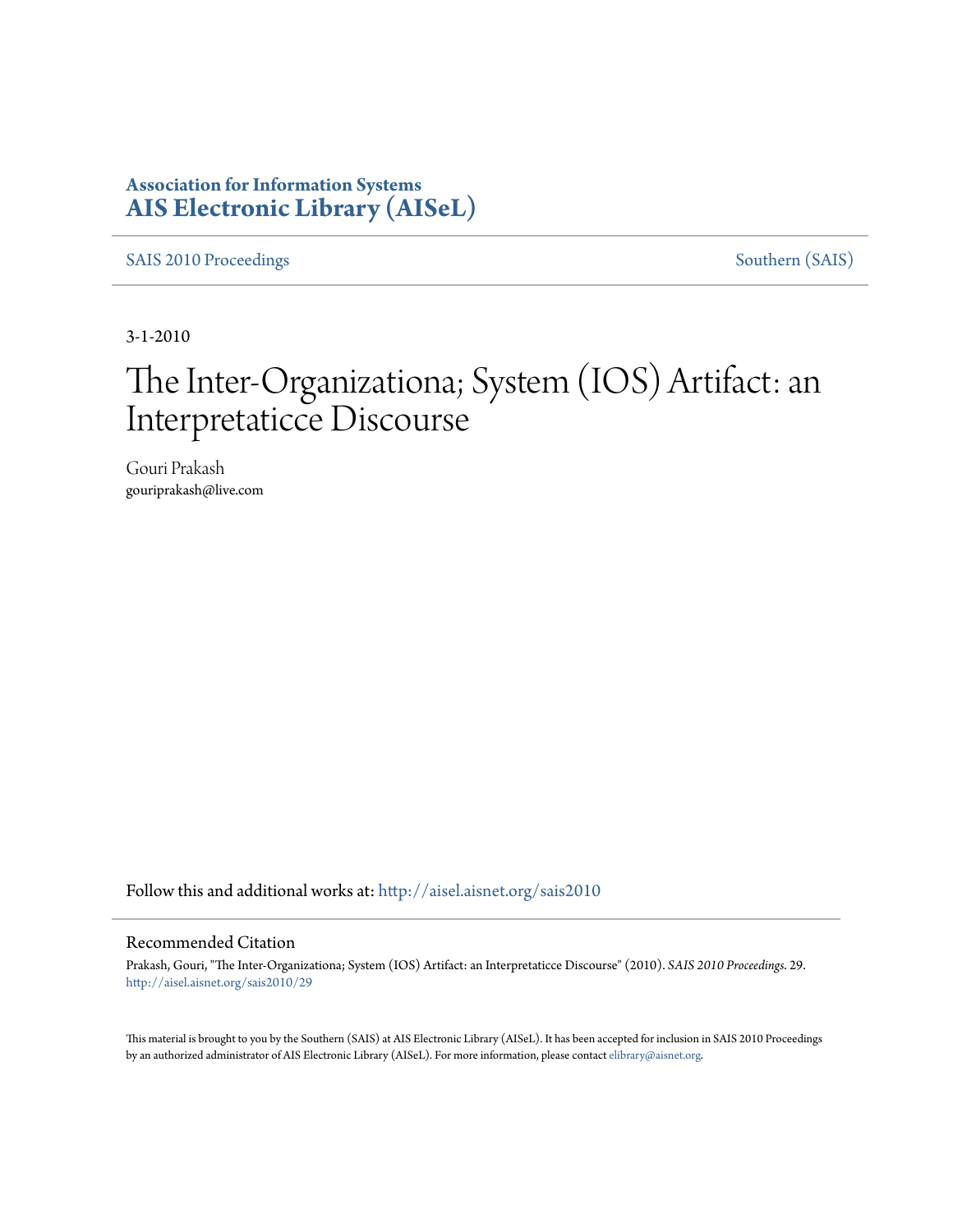# **THE INTER-ORGANIZATIONAL SYSTEM (IOS) ARTIFACT:**

## **AN INTERPRETATIVE DISCOURSE**

**Gouri Prakash** HSBC USA gouriprakash@live.com

#### **ABSTRACT**

A need for theory-based research covering IOS artifact has been cited by IS academics and researchers, wherein the subject of the research is the IOS itself, as opposed to the contexts within which the IOS gets acceptance. This paper attempts to define a simple proposition pertinent to the IOS artifact and in doing so identifies areas of research interest, which if pursued could potentially lead to theories for IOS that are explanatory, instructive and stand the test of IOS evolution.

#### **Keywords**

Inter-Organizational Systems (IOS), IS Artifact, Design Theory

#### **INTRODUCTION**

A compilation of past research on Inter-Organizational Systems (IOS) (Robey et. al 2008) suggests that the primary areas of research interests, thus far, have been pertinent to the state-of-art IOS as a phenomena, with emphasis on three main aspects of IOS; these are  $- (1)$  the factors that result in the adoption of the IOS, (2) transaction governance implications and (3) the impact of IOS adoption on an organization. The findings published (Robey et. al 2008), indicates that the main dimension of interest for IOS research has so far been organizational science - attempting to define and describe the value proposition of IOS in an organizational context, the organizational impact and the implications for governance. IOS has thus largely been studied as an organizational phenomenon. For example, (Messerschmidt 2009) discusses an adoption model that takes into account both intra-organizational and inter-organizational factors critical to successful adoption of grid computing. Chang et.al 2008 and McCabe et.al 2008 further evidence the study of the IOS as a phenomenon. Nevo at al 2009 further reiterate that the dominant theme of IOS research for papers published between the years 1977 and 2006 has been IS success. This has created a conspicuous need for theorizing the IOS artifact itself in order to create a distinct identity for it.

In addition to the above, in the month of Dec 2009, a search was performed on the AIS elibrary, using keyword "IOS". The search uncovered 38 research papers that were published in the year 2009 all of which contained the keyword "IOS". These papers were subject to further search, using the keyword "IOS", which further narrowed the papers, that cover or reference the IOS artifact to 15. The other 23 papers, although contained the word "IOS", did not reference the IOS artifact, but referenced other entities such as "scenar**ios**" or "C**IOs**". A cursory glance at the abstracts of these 15 papers revealed that 4 of these papers, presented findings relevant to the IOS artifacts, when considered as a sub-category of IS artifacts under analysis (Jeyaraj 2009, Karhade et al 2009, Nevo et al 2009) and thereby the IOS artifact itself was not the subject of the paper, instead the subject of the paper was trend analysis and findings pertinent to sub-categories of IS artifacts. 4 papers (King 2009, Messerschmidt 2009, Roberts et. al 2009, Williams et.al 2009) covered case studies that instantiated IOS artifacts. 1 paper (Hovav et. al) referenced the implications of the subject of the research, identity management, for the IOS artifact. 3 papers (Liu et. al 2009, Naik et. al 2009, Wunnava et. al 2009) covered the organizational impact of IOS focusing on the implications for achieving quality of service and competitive advantage if organizations were to adopt the IOS and use them in conjunction with their internal infrastructure capabilities. Finally, there were 3 papers (Corbiere et. al 2009, Frick et.al 2009, Madlberger et.al 2009) that treated the IOS artifact as the subject of the research and highlighted the features pertinent to the generalized IOS artifact. The limitations of the findings just discussed, lies in the fact that the search was restricted to papers published in the AIS eLibrary only.

This paper initially postulates a simple, definitional proposition, pertinent to the IOS artifact. Further dissection of the proposition reveals areas of research interests, pursuing which can potentially create theoretical foundations of IOS that can add to the body of research for IOS.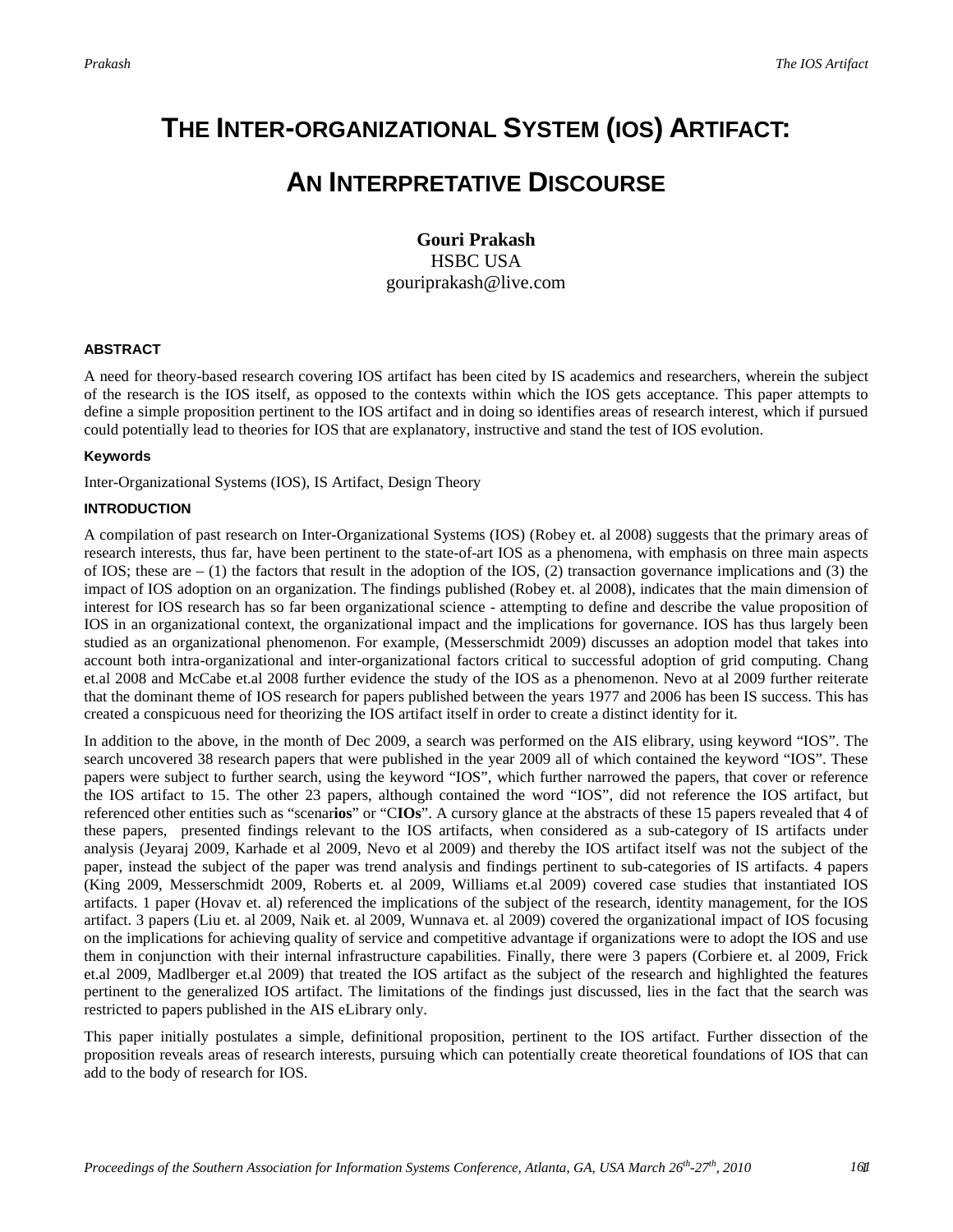#### **A SIMPLE PROPOSITION PERTAINING TO THE IOS**

*Proposition: An Inter-organizational system (IOS) is an IS artifact, that forges an alliance between two or more organizations, each of which choose to have a stake in the IOS entity.*

Let us examine this statement more closely "An inter-organizational system is an IS artifact…." What is the implication of the IOS being a IS artifact? For the purposes of this paper, the definition proposed by Gregor and Jones in their work on "The Anatomy of a Design Theory" (Gregor , et. al, 2007), will be adhered to – which is to perceive IS artifacts as material instantiations of hardware and software. If IOS is a type of IS artifact, the diagram in Fig 1 further illustrates the relationship between IOS artifact and IS artifact and results in the identification of a well-known but thus far an implicit categorization of IS artifact which is the intra-organizational IS artifact. Let us choose the word intra-mural systems (IMS) to refer to systems that are created for the benefit of a single organization only.

As seen in Fig 1, the IOS and the IMS are types of IS artifacts and the main differentiating factor between the two types of IS, is in terms of ownership and support provided to business processes offered by the IS artifact which in the case of the IMS is a single organization and in that of IOS refers to the involvement of multiple organizations by definition. The IMS has existed since the inception of the IS artifact, both in theory and as material realizations, but with the emergence of the IOS, it has now become imperative to classify it as a separate class of IS artifacts, as opposed to using it interchangeably with the term "IS" – this would aid in a better understanding of the differences and similarities that exist between the IOS and the IMS as well as facilitate the creation of a distinct identity for IOS artifacts.



**Figure 1. Generalization relationship between the IS artifact and the IOS**

A useful area of research interest would be to study the aspects of IS artifacts in general, which by the property of inheritance makes these aspects significant and applicable for both the IOS and the IMS. To look at the key differences between the two artifacts would create separate and distinguishing identities for the IOS and the IMS. This study, of the points of similarities and differences, for the IOS and the IMS, can further explain factors that have an influence in artifact creation, such as the implications for the design patterns used for implementing the artifact, nature of technology used for implementing the IS artifact, degree of formality observed in engaging stakeholders, information security concerns, what is state-of-art for IOS and IMS implementations, human resource engagement and subsequent challenges and so on and so forth. For example, when observing and enforcing modular thinking in IS artifact design, in order to realize the benefits of using modularity, modularity used as a design precept is applicable for both the IMS and the IOS.

For the purposes of this paper, let us look at an IOS artifact instantiation and initiate a starter comparison between an IMS and an IOS. Let us take the scenario, wherein a customer wants to purchase a book from an online book store and is given the option to make a payment directly using a debit card or credit card or make a payment using her Paypal account. As can be seen in Fig 2, an IOS is at work here for facilitating the online purchase of a book. The IOS artifact, because it spans multiple organizations, is essentially a set of intra-mural systems each of which belong to distinct organizations and each of which partake in the collaborative endeavor that facilitates online purchase of the book.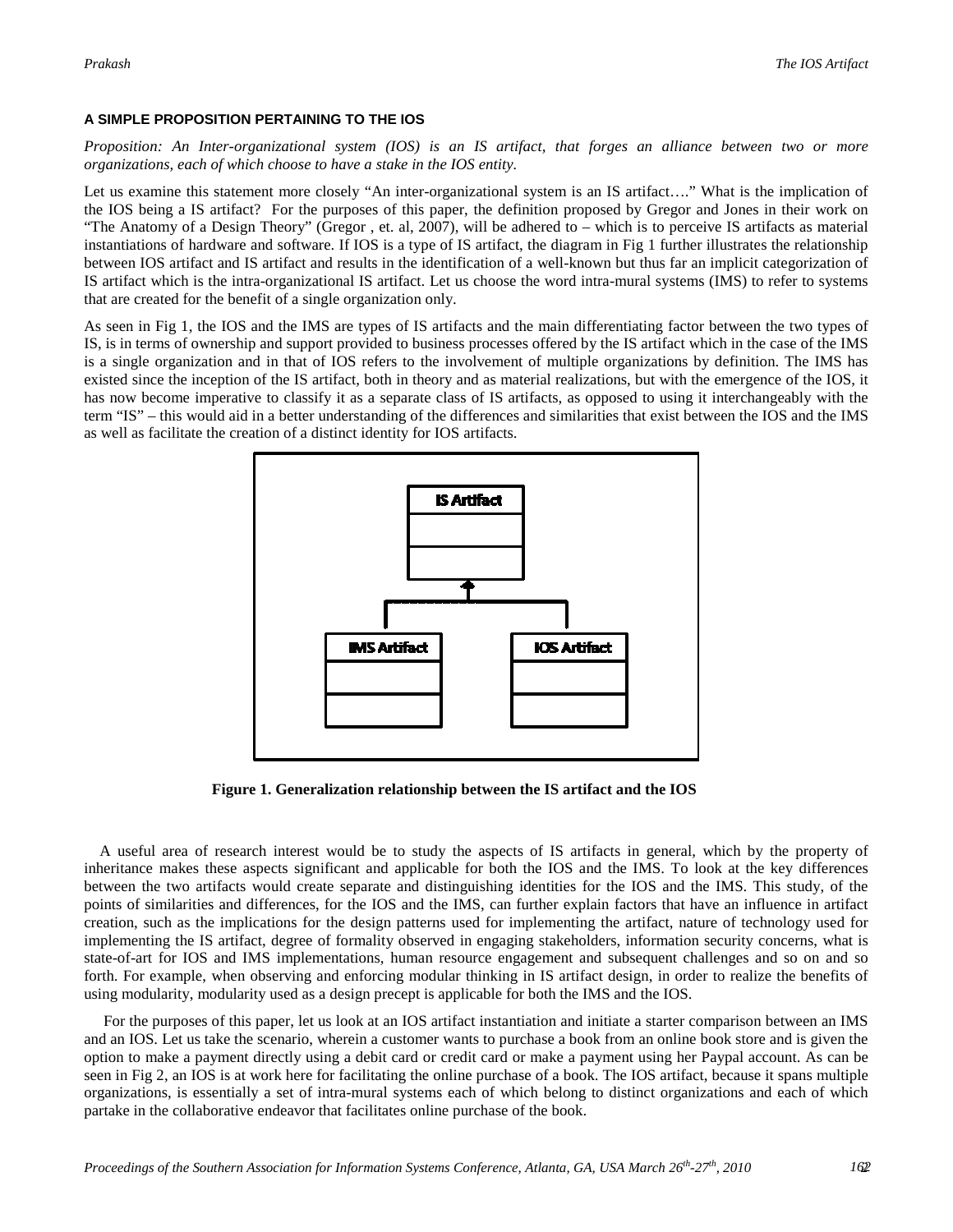The customer accesses the online bookstore which is essentially owned by the bookstore owner and makes decisions on which books to purchase from the web-site. In order to purchase the book, the customer is given the option to make the payment using either VISA or MC or her Paypal account. When the customer opts to make the payment online, essentially the customer invokes the IMSs owned by VISA, MasterCard or Paypal in order to complete the purchase transaction. The limitation of this case is that the IOS artifact under analysis is actually an extension of the IMS under evaluation and is not being compared to an independent intra-mural system such as a centralized database in another organization that has nothing to do with the infrastructure facilitating the online payment transaction.



**Figure 2. Customer making a payment at an online bookstore**

The table below lists the attributes of interest for comparison purposes and their values for the entire IOS and the online bookstore's IMS. As we can see from the table below, the IOS artifact and the IS artifact have differing stakeholder expectations with respect to the quality attribute. Further attributes of interest when identified and defined can be instructive of the distinct identity that the IMS and the IOS exhibits both actually and ideally.

| <b>Attributes</b>                    | <b>Online Bookstore's</b><br><b>IMS</b> | <b>IOS</b>                                 |
|--------------------------------------|-----------------------------------------|--------------------------------------------|
| No of organizational<br>stakeholders |                                         | At least 4                                 |
| Technology used                      | State-of-art                            | Standard                                   |
| Availability window                  | 20/7                                    | 20/7: Online Bookstore<br>$24/7$ : Payment |
| Troubleshooting SLA s                | 6 hrs                                   | 6 hr: Online Bookstore<br>1 hr: Payment    |
| ٠                                    |                                         |                                            |
| ٠                                    |                                         |                                            |

**Table 1. Attributes of interest in comparing the IMS and IOS**

Now let us look at the second part of the proposition – "An Inter-organizational system (IOS) is an IS artifact, *that forges an alliance between two or more organizations,* each of which choose to have a stake in the IOS entity." The second part of the proposition –"forges an alliance between two or more organizations" emphasizes the IOS artifact as an agent for building relationships between two or more organizations. The alliances can be between competitor organizations or between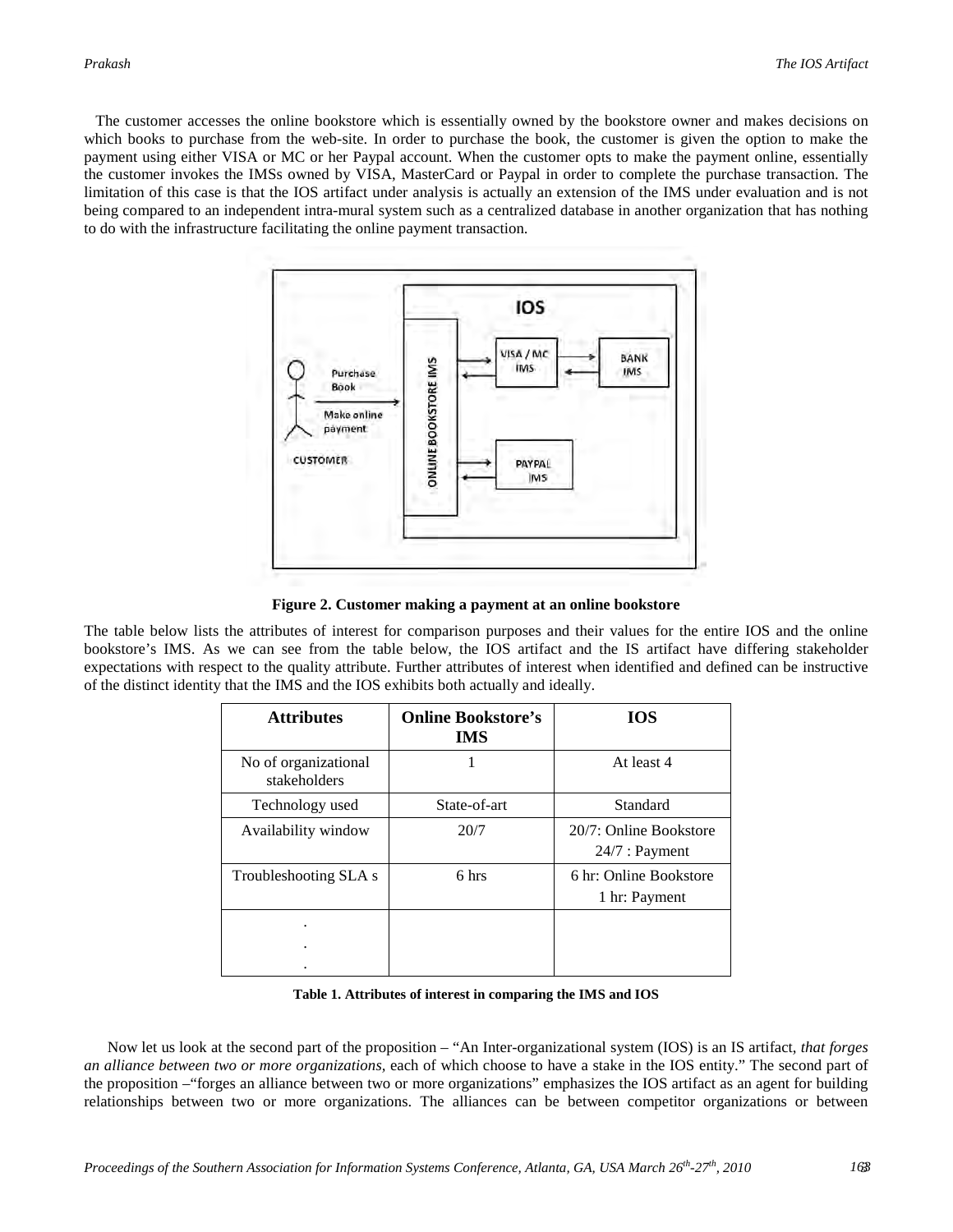organizations that are part of a supply-chain or between organizations that belong to different industries (Nooteboom, 1999, Applegate et. al 1999). Useful areas of research interests would be examining the individual benefits that organizations reap by virtue of the alliances and the costs involved. As an example, the relationships that IOS forge between organizations creates the opportunity of generating "social capital" for each of the participant organizations who signed up to be a member of the IOS network, which each of the organizations can leverage to further strengthen their individual positions in the marketplace.

As an example, OMGEO, a subsidiary of Thomson Financial, markets a product called OASYS Global, essentially an IOS, that can be used by multiple trading companies, each of which sign up to use OMGEO, to effect broker transactions between subscriber organizations. Thomson Financial here, acts as a third party vendor of the OMGEO platform to facilitate transactions that occur between different brokerage firms. Not only do participants in OMGEO's global platform get to book and receive trade affirmations electronically (thereby transferring operational and regulatory risks to OMGEO), but also get to build trust based relationships, under reduced conflict conditions, with other brokerage firms at an organizational level as opposed to the individual trader level. As a result, organizations that sign – up for OMGEO's global trading system, not only significantly reduce operational and compliance risks but also have the opportunity to forge new trust-based relationships with other participant organizations, which in the absence of the IOS, were previously inaccessible, because of the size and position of the organizations in the marketplace. Studying the different types of B2B collaboration architectures and implications for each of the individual organizations can draw attention to the pros and cons of each type of collaboration architecture, which organizations can consider before making the commitment to sign-up for the IOS.

The third part of the proposition - *each of which choose to have a stake in the IOS entity -* focuses on the factors that motivate organizations to build a participatory stake in the IOS entity by virtue of organizations making a conscientious choice in engaging with the IOS artifact – which as mentioned in the Introduction, has been one of the primary and current areas of research interest for IOS. Due to the competitive environment within which organizations operate, this is an important area of research interest especially for competitor organizations (Cavaye et. al 1995), because it focuses on the identification of collaborative solutions that are synergistic and worth pursuing despite the competition. Although status quo studies on IOS, primarily place emphasis on factors that influence IOS adoption and diffusion, such as the creation of a Standards Development Organization (SDO) that is industry specific and can be of benefit to organizations that belong to a specific industry (Nelson et.al 2006), it is critical that these factors continue to be evaluated in terms of how exemplary they are in influencing future IOS adoption. The important aspect of this motivation is the ability of the IOS artifact to address an organization's need to have flexibility in maintaining the engagement with the IOS and minimizing the risk of dependence on the partnerships that an organization forges with other participants who have a stake in the IOS entity. Thus, while studying the descriptive features of state-of-art IOS, understanding organizational motivation and how to incorporate it in IOS design can further strengthen the business case for the IOS.

#### **CONCLUSION**

The paper highlights the fact that the IOS is a classification of IS and this property can be used in identifying the general characteristics of the IS artifact that the IOS artifact inherits as well as those that are unique to it. The second and the third part of the proposition, stated in the paper, while continue to focus on the organizational dimension of IOS they also allude to areas of research interest within the organizational domain that can influence the design of the IOS artifact. While the three areas of contemporary research interests mentioned in the Introduction are narrow in scope (Robey et al 2008) , these research areas are critical in forging trust-based collaborative relationships, which can also prove to be symbiotic.

#### **ACKNOWLEDGMENTS**

I would like to thank the sponsors of the conference for providing the opportunity to address relevant and challenging aspects of the IOS. I would also like to extend special thanks to the paper reviewers who provided timely and valuable advice that could further support the research theme of this paper.

#### **REFERENCES**

- 1. Andersen, Kim Normann and Medaglia, Rony, "Online Health Consultations: Demand and Channel Management" (2009). *ICIS 2009 Proceedings.* Paper 36.
- 2. Applegate L.M. ; McFarlan F.W.; McKenney J.L, Corporate Information Systems Management: the Challenges of Managing in an Information Age" (1999),  $5<sup>th</sup>$  ed. Irwin/McGraw Hill New York US pp 71-81
- 3. Basoglu, Asli, "Technology Mediated Interruptions: Attention Analysis and Impact on Task Performance" (2009). *AMCIS 2009 Doctoral Consortium.* Paper 29.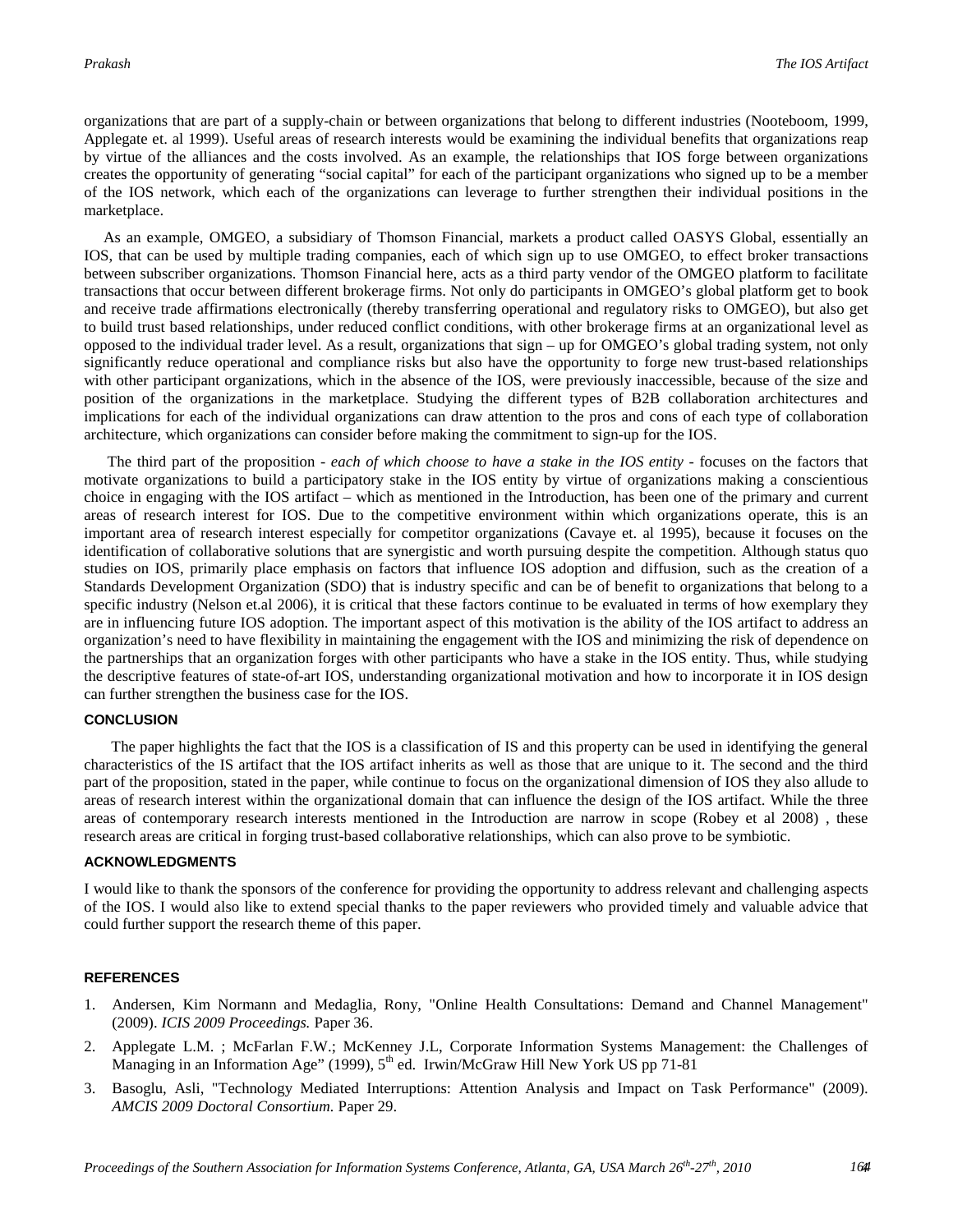- 4. Basole, Rahul C. and Rouse, William B., "Enterprise Readiness for IT Innovation: A Study of Mobile Computing in Healthcare" (2009). *ICIS 2009 Proceedings.* Paper 104.
- 5. Bick, Markus; Kummer, Tyge F.; and Maletzky, Martina, "Towards a Research Agenda on Cultural Influences on the Acceptance of Ambient Intelligence in Medical Environments" (2009). *AMCIS 2009 Proceedings.* Paper 25.
- 6. Cavaye, A.L., Cragg, P.B.; "Factors contributing to the success of customer oriented inter organizational systems " (1995). *Journal of Strategic Information Systems*, 4(1), 13-30.
- 7. Chang, Hsin-Lu; Shen, Wan-Ting; Lan, Pei-Yu; and Lin, Chao-Jung, "Factors affecting the transfer of interorganizational systems to China: A case study of High-Tech Enterprises" (2008), *PACIS 2008 Proceedings*
- 8. de Corbiere, Francois, "Data Quality and Interorganizational Information Systems: The Role of Electronic Catalogues" (2009). *AMCIS 2009 Proceedings.* Paper 125.
- 9. de Kinderen, Sybren; Gordijn, Jaap; Dröes, Rose-Marie; and Meiland, Franka, "A Computational Approach Towards Eliciting Needs - Driven Bundles of Healthcare Services" (2009). *BLED 2009 Proceedings.* Paper 25.
- 10. Frick, Norbert and Schubert, Petra, "An Empirical Study of the Current State of B2B Integration in Practice" (2009). *BLED 2009 Proceedings.* Paper 13.
- 11. Gregor S. and Jones D. "The Anatomy of a Design Theory," *Journal of the Association for Information Systems* (8:5), 2007
- 12. Hales, Kayla D., "Information and Communication Technologies and You: Multimedia Relationship Maintenance" (2009). *AMCIS 2009 Doctoral Consortium.* Paper 22.
- 13. Hovav, Anat and Berger, Ron (2009) "Tutorial: Identity Management Systems and Secured Access Control," *Communications of the Association for Information Systems*: Vol. 25, Article 42.
- 14. Hovav, Anat and Berger, Ron, "Identity Management" (2009). *AMCIS 2009 Proceedings.* Paper 449.
- 15. Huang, Cheng-Chieh and Hsieh, Ching-Cha, "COLLABORATIVE AND EMBEDDED:KNOWLEDGE BOUNDARIES OF AN ICT CONSULTING FIRM" (2009). *PACIS 2009 Proceedings.* Paper 6.
- 16. Jeyaraj, Anand, "Diffusion of Complex Information Systems across Organizations" (2009). *AMCIS 2009 Proceedings.* Paper 474.
- 17. Karhade, Prasanna P.; Shaw, Michael J.; and Subramanyam, Ramanath, "Evaluation of Decision Rules Used for IT Portfolio Management: An Inductive Approach" (2009). *AMCIS 2009 Proceedings.* Paper 154.
- 18. Karhade, Prasanna P.; Shaw, Michael J.; and Subramanyam, Ramanath, "Patterns in Strategic IS Planning Decisions: An Inductive Approach" (2009). *AMCIS 2009 Proceedings.* Paper 397.
- 19. Kien, Sia Siew and Lian, Yeo Poh, "Building Enterprise Integration Through Enterprise Resource Planning Systems" (2009). *ICIS 2009 Proceedings.* Paper 169.
- 20. King, Nelson, "An Initial Exploration of Stakeholder Benefit Dependencies in Ambulatory ePrescribing" (2009). *AMCIS 2009 Proceedings.* Paper 509.
- 21. Lee, Allen S. and Hubona, Geoffrey S.. 2009. "A Scientific Basis for Rigor in Information Systems Research," *MIS Quarterly*, (33: 2) pp.237-262.
- 22. Liu, Hefu; Ke, Weiling; Wei, Kwok Kee; Chen, Huaping; Gu, Jibao; and Huang, Qian, "From IT Capabilities to Supply Chain Performance: The Mediating Effects of Supply Chain Agility and Absorptive Capacity" (2009). *AMCIS 2009 Proceedings.* Paper 225.
- 23. Loukis, E. and Xenakis, Al., "A Methodology for Ontology-based Knowledge-level Inoperability among Parliaments" (2009). *AMCIS 2009 Proceedings.* Paper 619.
- 24. Madlberger, Maria and Roztocki, Narcyz, "Digital Cross-Organizational Collaboration: Towards a Preliminary Framework" (2009). *AMCIS 2009 Proceedings.* Paper 679.
- 25. Maldonado, Miguel and Santana, Martín (2009) "Impacto del Adiestramiento, Habilidades en Tecnología de la Información y Gerencia de Proyectos en el Éxito de Implementaciones de Sistemas Integrados ERP," *Revista Latinoamericana Y Del Caribe De La Associacion De Sistemas De Informacion*: Vol. 2: Iss. 1, Article 3.
- 26. McCabe, Bruce and Underwood, Jim, "Enrolling actors in the co-evolution of inter-organizational information systems" (2008). *PACIS 2008 Proceedings*